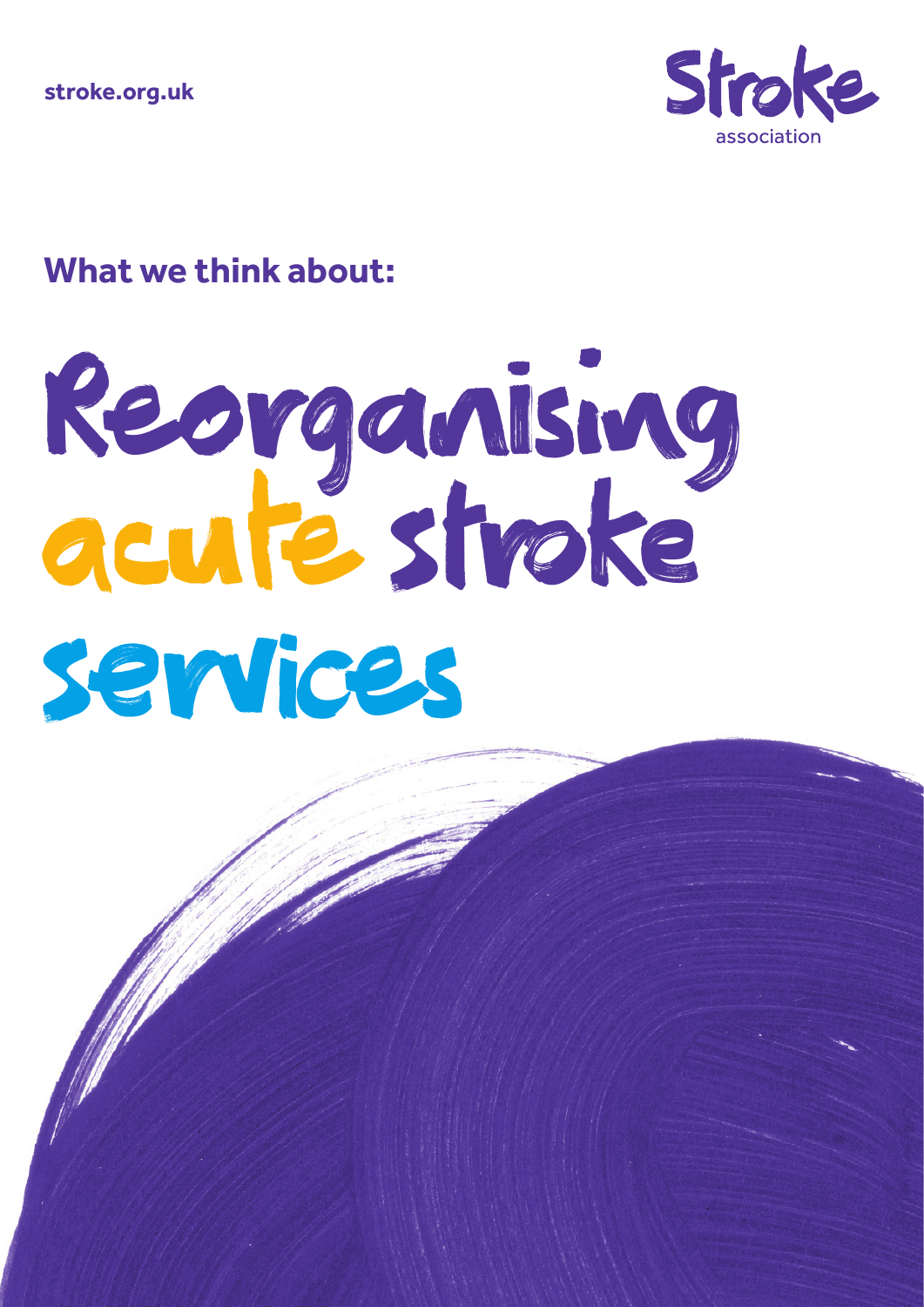# Background

**There are strong links between evidence-based care and clinical outcomes. That is why some areas of the UK have made significant progress in centralising or reorganising acute stroke services to improve outcomes. This involves concentrating services onto fewer sites and creating Hyper Acute Stroke Units (HASUs) – large centres of excellence operating 24/7 with the best equipment and clinicians under one roof. During this process, smaller neighbouring stroke units may be either closed or changed to stroke rehabilitation wards. Reorganisation is happening or is planned elsewhere in the UK but progress is variable and sometimes challenging.**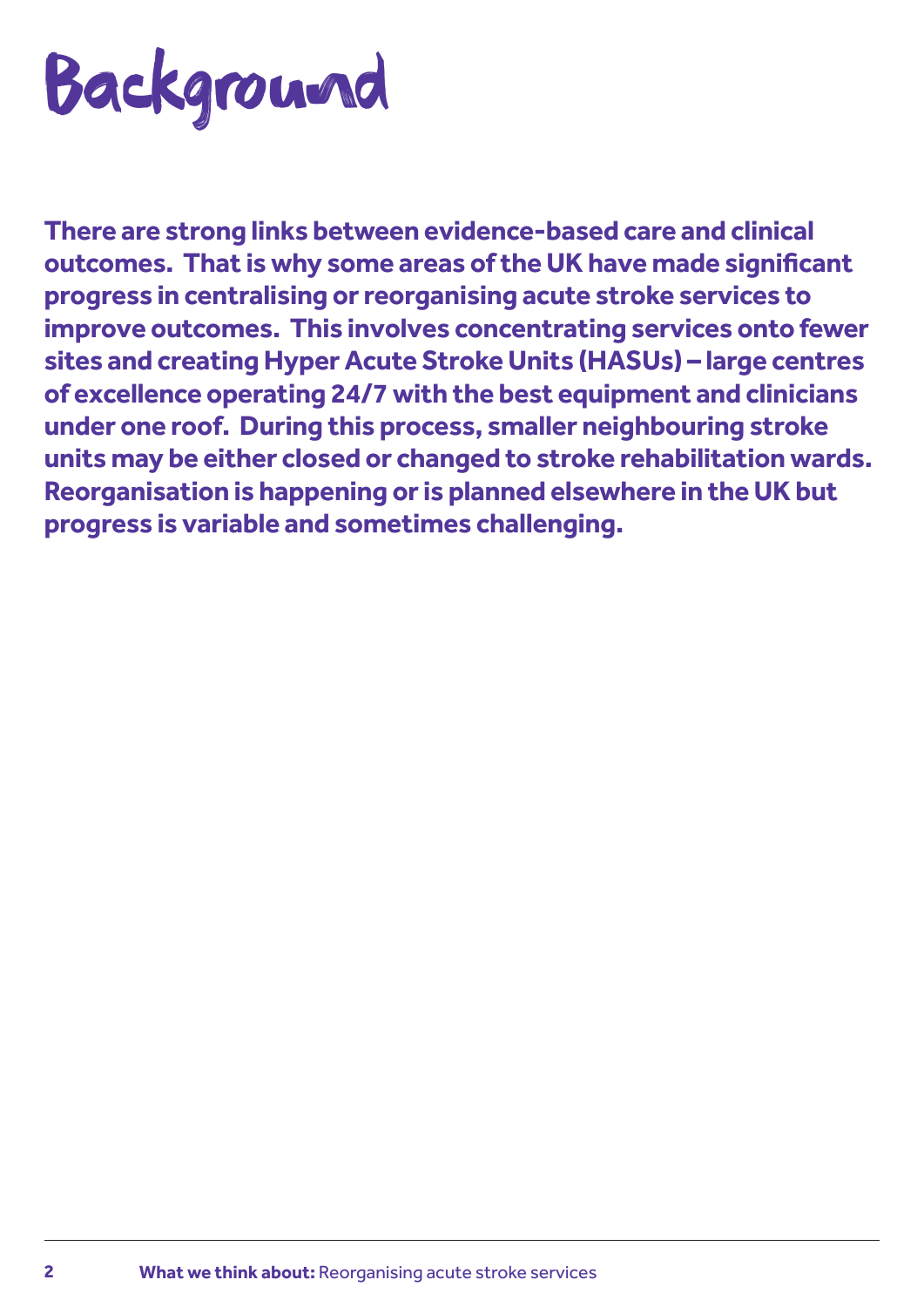# What we think

**Stroke patients should have access to the best possible treatment and care and a lot of progress has been made in several parts of the UK in recent years to make sure that happens, including reorganising hospital stroke services.**

Evidence shows that reorganising stroke services and creating large Hyper Acute Stroke Units (HASUs) with the equipment and experts to treat patients all day, every day, can save lives, improve recoveries and save the NHS money. In Greater Manchester and London, where reorganisation has taken place, patients spend less time in hospital and (in the case of London) are less likely to die as a result of their stroke. This isn't just the case for stroke treatment. Reorganising some services for heart attack patients, for example, has led to lower death rates and it has been effective in saving money.

Stroke survivors and their carers report having positive experiences being treated in HASUs, even if they were unsure at first what treatment in these units would mean and worried about any extra travel.

We know that some people may be worried about smaller stroke units closing or changing purpose to make way for HASUs. We also know that reorganisation may not work in all areas, such as very rural parts of the country. Reorganisation should only happen where it can be demonstrated that stroke patients will benefit.

The evidence is clear that centralised stroke units are more likely to provide effective stroke treatment and we want this to be the case across as much of the country as possible. That is why we are calling on health leaders in all parts of the country to get on with service reorganisation in their areas or explain, after looking at the evidence, why they are not able to do so.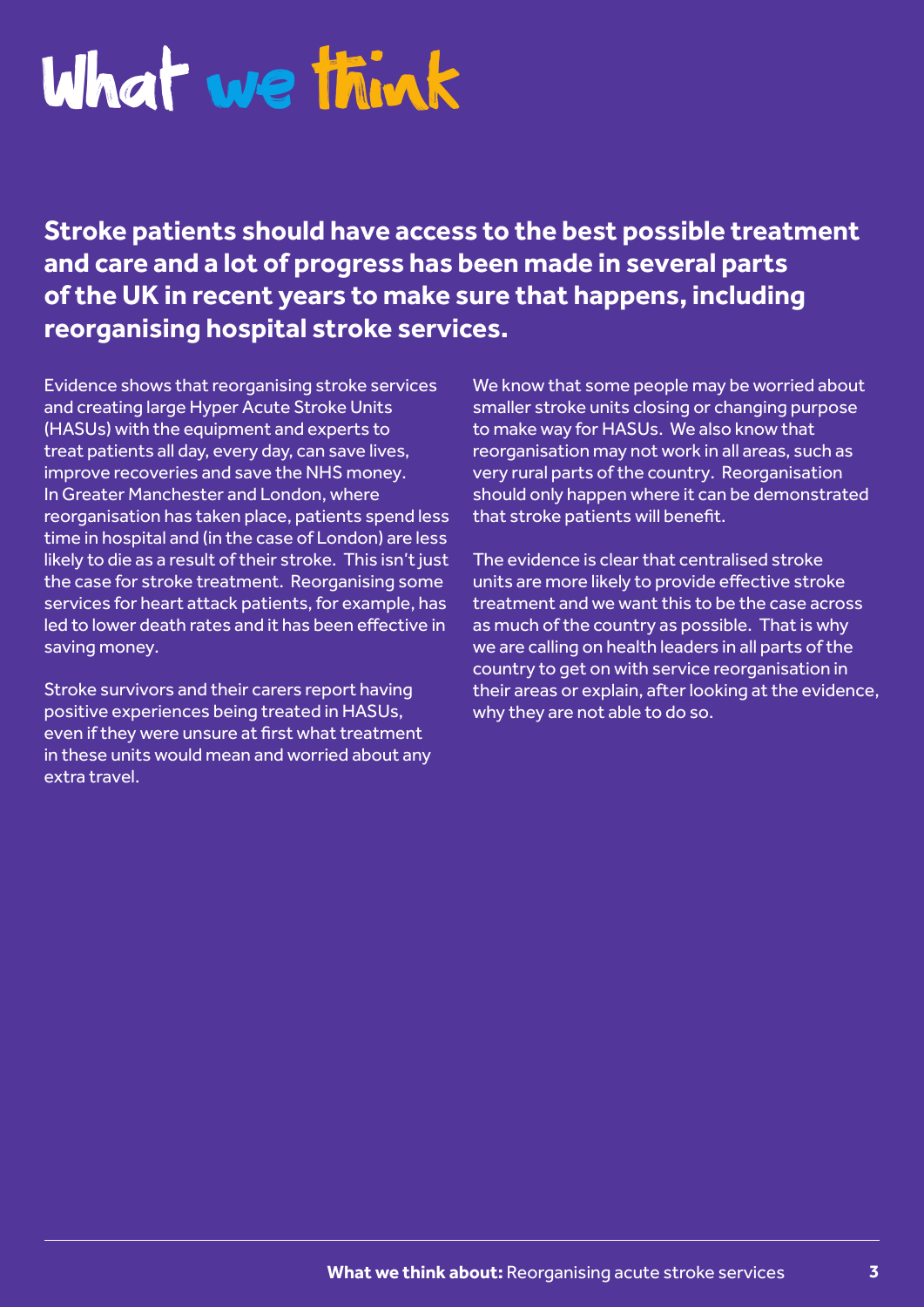# Why do we think this?

### **Reorganisation can reduce disability, save lives and money**

Since the English National Stroke Strategy was introduced in 2007, there have been big improvements in the way stroke is treated in hospital. Stroke is now treated as a medical emergency and if you have a stroke, you are more likely to be treated by a stroke specialist in a stroke unit. You are also more likely to receive disabilityreducing life-saving clot-busting drugs.<sup>1</sup>

While being treated on any stroke unit is better than not being treated on a stroke unit, we know that larger stroke units (HASUs) work more efficiently than smaller ones. Better organised stroke care – as in HASUs – has been shown to reduce mortality.<sup>2</sup> They are better staffed, have the latest equipment, open 24 hours a day and patients are more likely to get the treatment they need as a result. $3$ 

Since reorganisation in Greater Manchester, stroke patients now spend less time in hospital and the same is true in London. In London, nearly an extra 100 lives a year are being saved thanks to reorganisation.4 Also in London, there have been savings to the NHS or £5.2 million per year because of reorganisation, or £811 per patient.<sup>5</sup>

Reorganisation of acute services does not just apply to stroke. For example, reorganising some acute cardiac services led to a significant reduction in mortality, high levels of patient and carer satisfaction, as well as being cost-effective.<sup>6</sup>

### **Stroke survivors support reorganisation**

A big effort needs to be made to explain HASUs to patients and carers if they are to be successful and understood. A combination of bottom-up and top-down leadership has proven to be effective in service reorganisation and so it is essential that health leaders engage with the relevant stakeholders, including patients and carers.<sup>7</sup> Again, in Greater Manchester and London, this is working, although Greater Manchester has been through two sets of reconfiguration in 2010 and 2015. Despite stroke patients often having to travel further to be admitted to a HASU and family and friends having to do the same when they visit, studies have shown that stroke survivors and their families have been happy with their experience of HASUs.8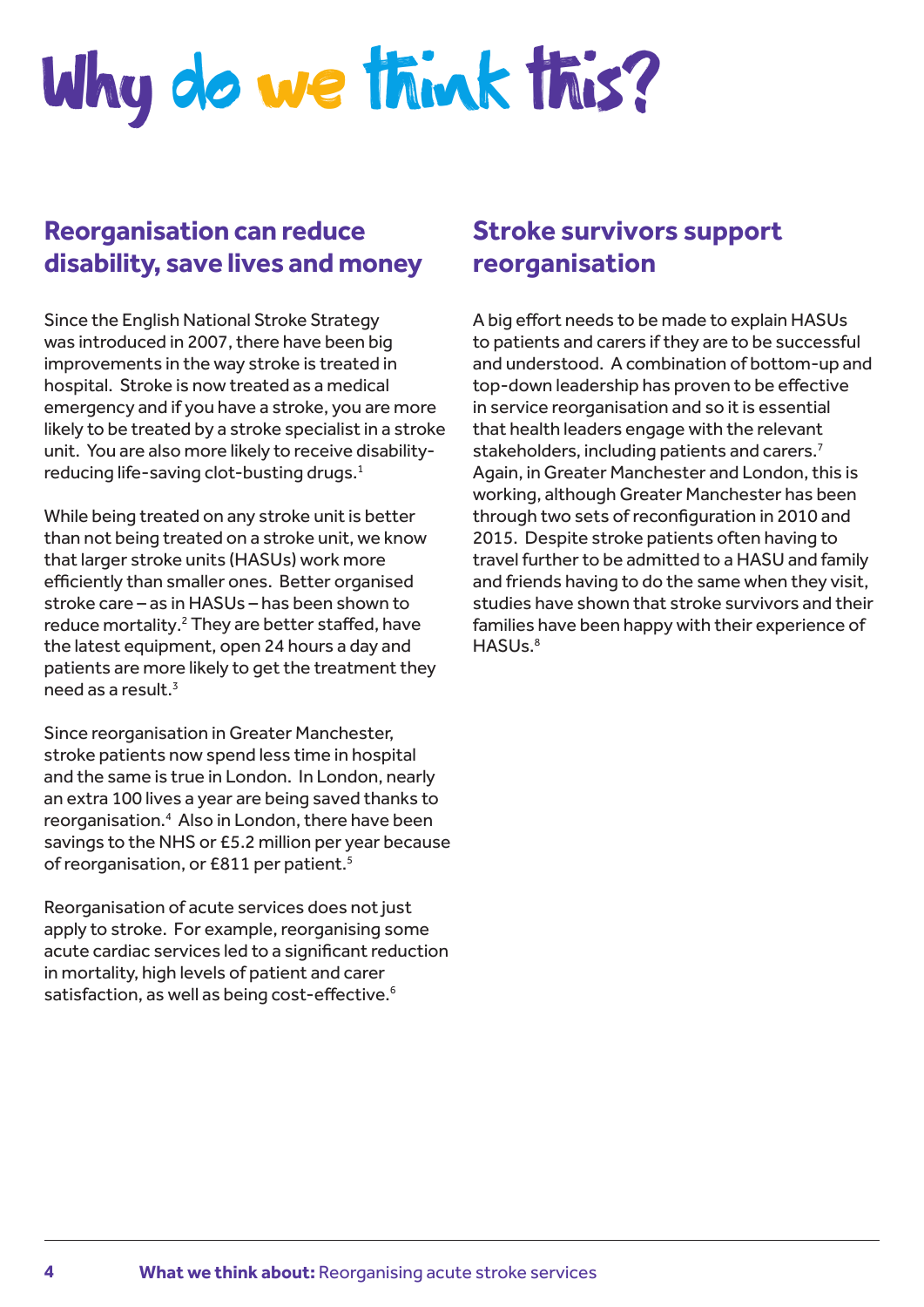### **So do the experts**

There is widespread support for reorganising acute stroke services and it is strongly recommended in the latest RCP guidelines on stroke:

"People with an acute neurological presentation suspected to be a stroke should be admitted directly to a hyperacute stroke unit which cares predominantly for stroke patients." 9

NHS England's Five Year Forward View referred to the "compelling case for greater concentration of care" and specifically mentioned the centralisation of stroke units in London.10 The National Audit Office has said that "stroke patients need to be taken directly to a stroke unit capable of providing hyper acute care".<sup>11</sup>

### **Progress on reorganisation across the country is slow and patchy**

The evidence of how effective reorganisation can be is currently only focused on Greater Manchester and London but there have been proposals to reorganise in other areas such as the Midlands, South West and East of England. Elsewhere in the UK, for example in Northern Ireland, reorganisation is either currently underway or being planned. Several areas have, however, faced challenges in persuading commissioners, politicians and patients that reorganisation works. We know that reorganisation is high on the agendas of some NHS Sustainable and Transformation Plans (STPs) but that is not the case everywhere.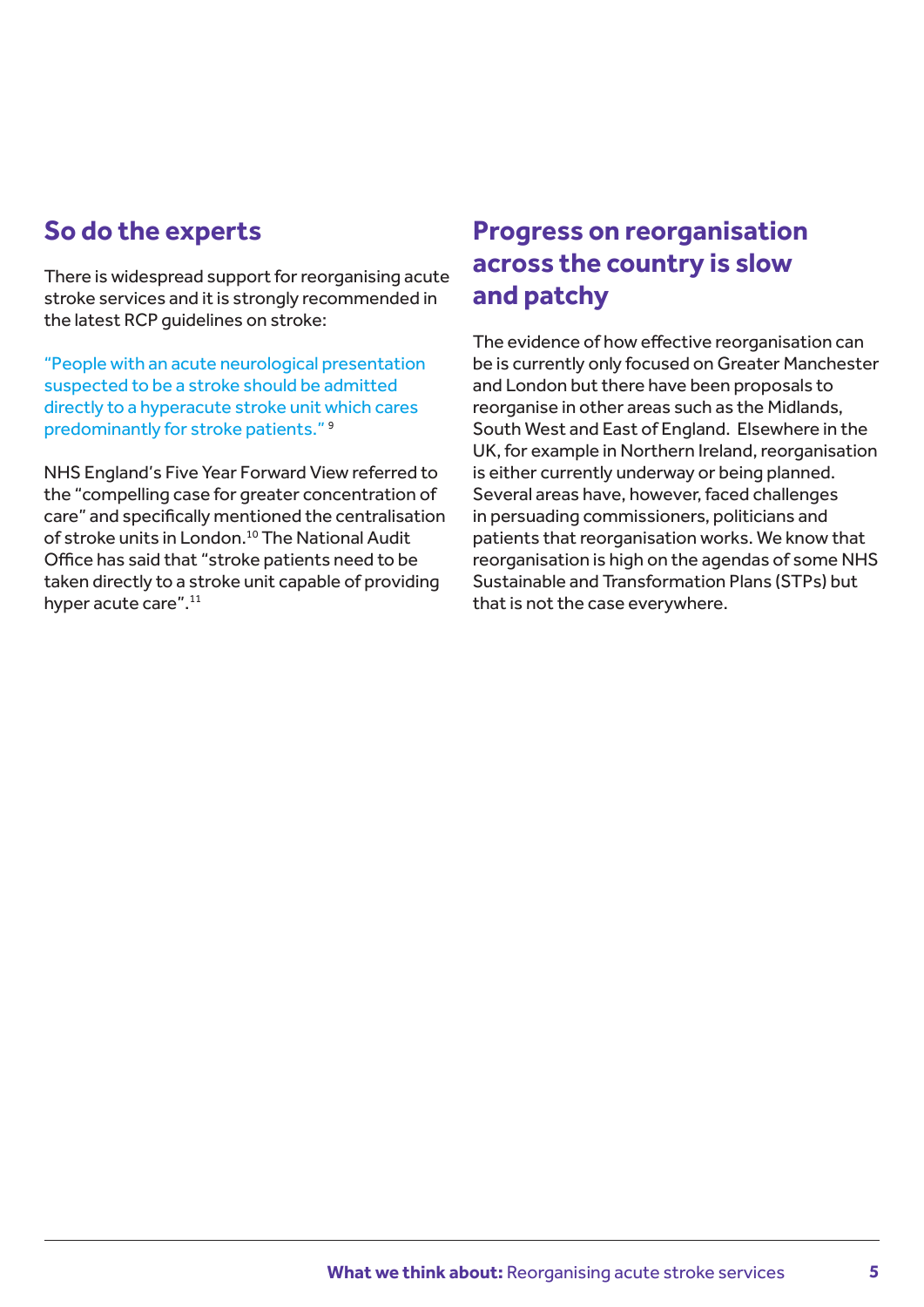# What do we want to see happen?

**NHS leaders and governments must look at the clear evidence of benefits from areas where reorganisation has already happened and make plans for their own reorganisation if they are not already doing so.**

Where there are concerns from patients and the wider public about closing or changing the purpose of some stroke units, those concerns should be openly addressed and the evidence for reorganising services clearly explained.

Guidance must be given to NHS providers and commissioners who want to reorganise, including on how best to engage those affected by stroke and wider communities.12 Areas looking to reconfigure should have clear implementation strategies, ensuring that the right model gets into practice and is adhered to by all involved. For example, in London (where a 'big bang' single system change took place across the city at one time) there was a coherent plan ensuring that all services involved had the capacity to launch the new system simultaneously. Financial incentives were also used in London to reward standards being met.13 We welcome NHS England's recently published guidance and this should be replicated across all four UK nations.

It was the National Stroke Strategy that kickstarted reorganisation but adoption of the new model has been slow and a new one is needed to take account of the changes in what is a radically changed NHS compared to 2007. Back in 2007, for example, there were no such things as Sustainability and Transformation Plans, Clinical Commissioning Groups or even NHS England. A new national focus on stroke is needed which takes account of these new ways of working and drive forward reconfiguration.

We want those running health services in Northern Ireland, Wales and Scotland to learn from the examples of Greater Manchester and London and set out their assessment of whether similar models could work or are already working in their areas.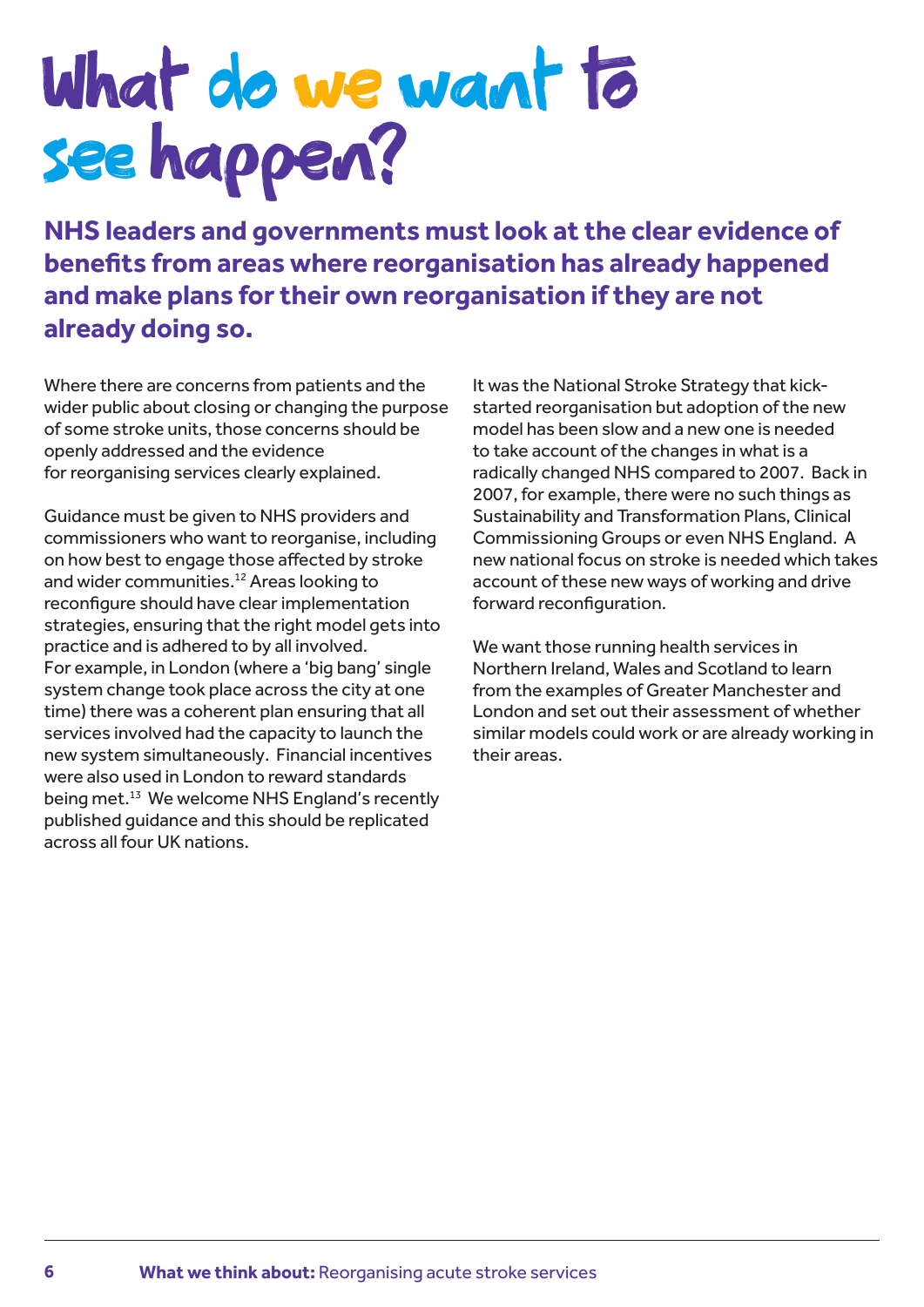# What are we doing?

- **•** We will be asking NHS leaders and governments across the UK to follow NHS England's lead and provide comprehensive guidance on how to reorganise acute stroke services.
- **•** We will also be asking the 44 Sustainability and Transformation Plan 'Footprint' areas in England, as well as Boards and Trusts elsewhere in the UK, what steps they are taking to reorganise their services and what barriers they are facing in doing so. We will be engaging with those who have decided to reorganise to ensure that the needs of stroke patients and their families are being met while asking those who have decided against it why that is the case.
- **•** In Northern Ireland, we are engaging with the NI Stroke Network and will be responding to the forthcoming consultation on the modernisation of stroke services to ensure stroke survivors' views are heard. We will be presenting communities with the latest evidence around reorganisation and supporting local involvement.
- **•** As part of a new National Stroke Strategy for England, we want the UK Government to commit to the further roll-out of the reorganisation of acute stroke services in England.
- **•** Finally, we will be offering our support to all health professionals and organisations that decide to reorganise. We recognise that reorganisation of acute stroke services can be complex and controversial, particularly if it involves the closure of existing stroke units. We will be on hand to set out why reorganised services have the potential to significantly improve outcomes for stroke survivors.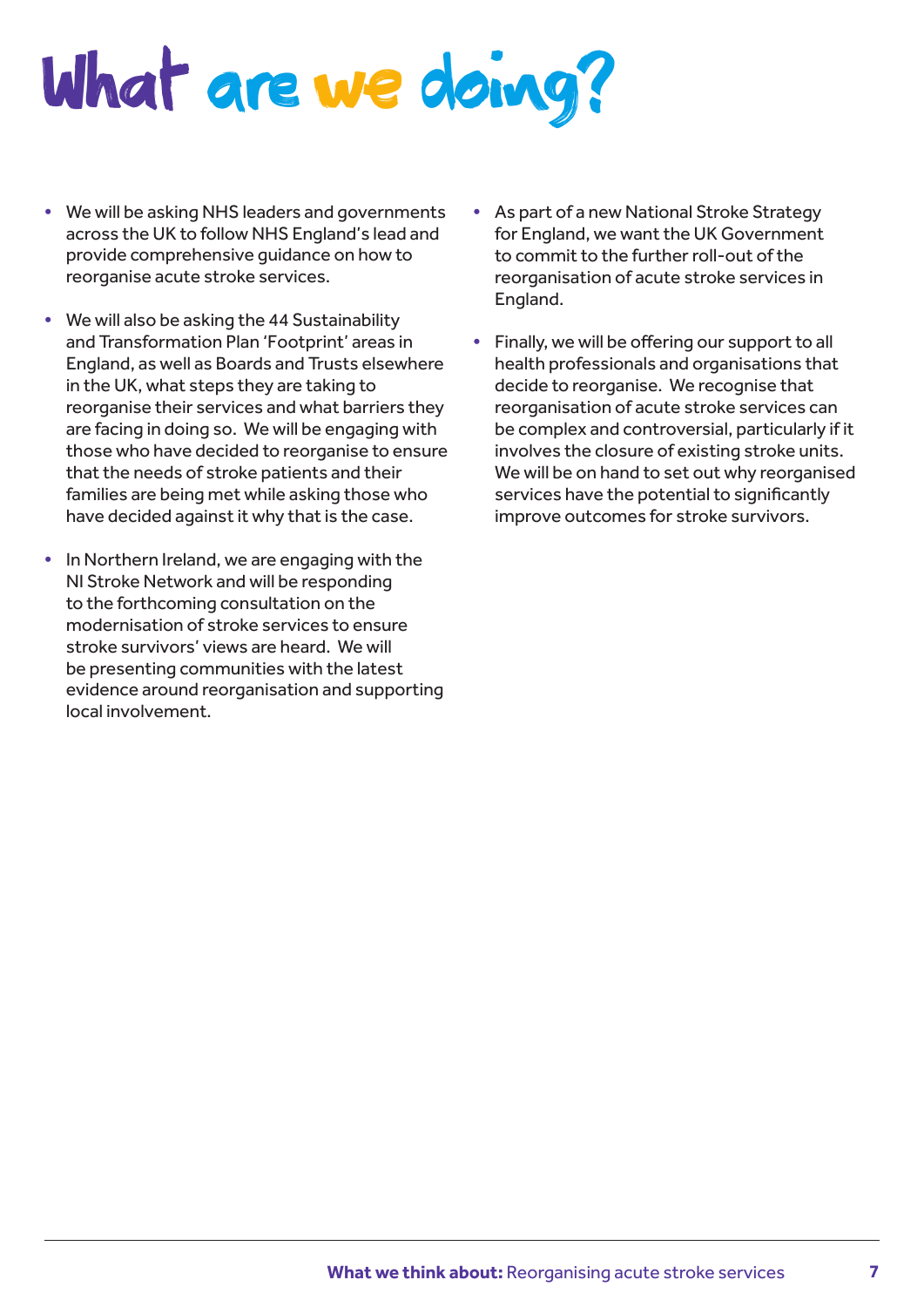

#### **What, exactly, do you mean by a Hyper Acute Stroke Unit (HASU)?**

Across the UK, there are various definitions of a HASU. For example, some units describing themselves as HASUs are not even admitting patients 24/7. We agree with the Royal College of Physicians<sup>14</sup> which makes clear that a HASU should include:

- **•** Specialist medical staff trained in the management of stroke patients, including the diagnostic and administrative procedures needed for the safe and timely delivery of stroke treatments;
- **•** Specialist nursing staff trained in the management of stroke patients, covering neurological, general medical and rehabilitation aspects;
- **•** Rehabilitation specialists trained in stroke;
- **•** Diagnostic, imaging and cardiology equipment such as brain scanners;
- **•** Tertiary services for endovascular therapy, neurosurgery and vascular surgery;
- **•** Continuous access to a consultant with expertise in stroke, with a consultant reviewing patients every day.

#### **London and Greater Manchester are mentioned a lot. What has happened there?**

In London, 30 hospitals providing acute stroke care were centralised into 8 HASUs. Alongside this, 24 stroke units were redesignated as acute rehabilitation units. This reorganisation was designed to ensure that nobody living in London was further than 30 minutes (by emergency ambulance) from a HASU. Evidence suggests that in London, there was a significant reduction in mortality at 3, 30 and 90 days after admission to a HASU, leading to 96 extra lives being saved per year. There was also a reduction in the length of time stroke patients spent in hospital compared to before reorganisation.

Reorganisation was initially done quite differently in Greater Manchester. In both London and Greater Manchester, a small number of HASUs were created to deliver stroke treatment but in Manchester, only patients arriving at hospital within 4 hours of their first symptoms were sent to a HASU.<sup>15</sup> Also, while stroke services in some London hospitals were closed to make way for the HASUs, no services closed in Manchester.16 As a result, while over 90% of stroke patients were treated in a HASU in London after reorganisation, only 39% were in Greater Manchester. This is as a result of different eligibility criteria for treatment in a HASU.17 Unlike London, researchers found no significant reduction in mortality for patients treated in Greater Manchester HASUs, but like London, patients did spend less time in hospital. Over the last couple of years, Greater Manchester has moved to a model very like that in London, where the vast majority of stroke patients are taken to a HASU. Manchester stroke services are now performing at least as well as London HASUs.18

Research is ongoing to evaluate the latest changes to services in Greater Manchester and whether the improvements in London have been sustained.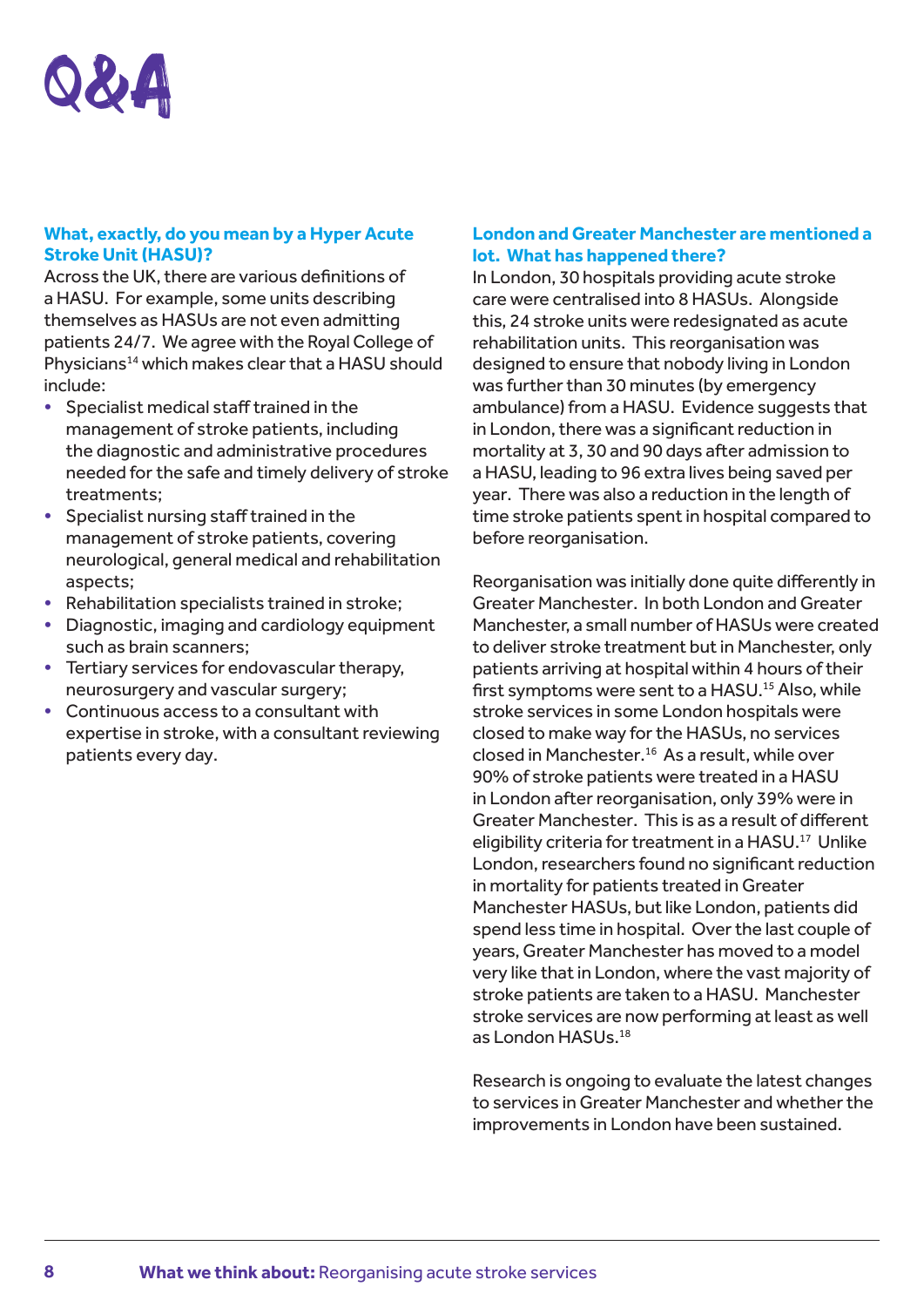#### **Is reconfiguration just an excuse for closing local stroke units?**

It certainly shouldn't be. Local stroke units should only be closed if it can be demonstrated that stroke patients will benefit from a reorganised service.

#### **How can travelling further to be treated possibly be a good thing?**

If you have a stroke, you have a better chance of survival and making a fuller recovery if you are treated in the right way by the right people using the right equipment quickly in a larger specialist stroke unit. That is more likely in a reorganised service, even if the stroke unit you are treated in is located a bit further away than your local hospital. It is important to note that in many cases, you can still be treated quickly after travelling further to reach hospital and travelling for a longer period of time.

#### **Will reconfiguration work for people living in rural areas?**

We recognise that reconfiguration won't necessarily work everywhere but it's important that all health leaders consider the available evidence and come up with clear reasoning behind not reconfiguring if they decide that it is not right for their local population. Some studies looking at reconfiguration have shown consistent results when including patients living in rural areas (although there have not been studies looking specifically of reconfiguration in rural areas) but greater travel times in rural areas can make centralisation challenging and might require other solutions.19

#### **Under what circumstances would you not support reconfiguration?**

While there is good evidence that reorganisation has produced good results in some parts of the country, we recognise that it may not be appropriate everywhere. Reorganisation should only happen where it can be demonstrated that stroke patients will benefit. Those wanting to reorganise need to fully engage with patients and set out how it will happen and how services will improve. If we are satisfied that services will improve as a result of reorganisation, we will support the process in local areas.

Reorganisation should certainly not be used as a way to plug staffing gaps. Reorganisation should be approached strategically, ensuring that stroke units are most appropriately located and staffed based on geography and the needs of the local population.

#### **Does this policy apply across the UK?**

Yes. Stroke services in all UK nations have to improve. Too many people are not getting brain scans on time, not getting clot-busting drugs or not receiving immediate rehabilitation support.20

In Northern Ireland, Scotland and Wales, national plans for stroke are in place, but more needs to be done within these to introduce reorganised acute stroke services. In Northern Ireland, the Government is planning to consult the public on plans to reorganise stroke services across the country. The National Clinical Strategy for Scotland acknowledges the need to evaluate the HASU model in a Scottish context.<sup>21</sup>

We recognise that for various reasons, reorganisation isn't possible or appropriate everywhere, but health providers across the UK should consider whether reorganisation could improve stroke services and learn from what has happened in Greater Manchester in London, or wherever successful changes have been made.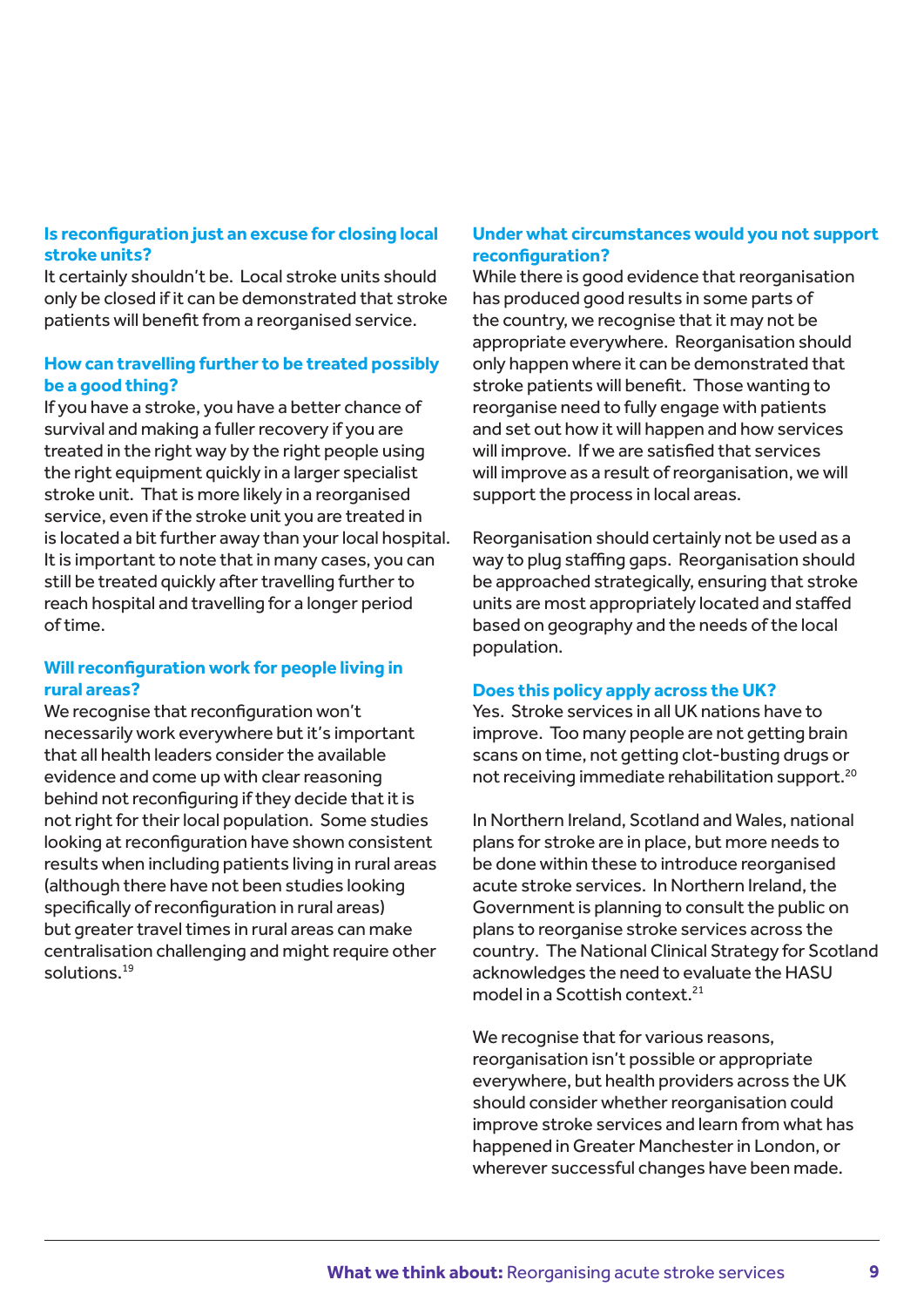## References

- **1.** National Audit Office (2010) Progress in improving stroke care. Available: https://www.nao.org.uk/wp-content/uploads/2010/02/0910291.pdf Last accessed 7 October 2016
- **2.** Bray BD, Ayis S, Campbell J, et al. Associations between the organisation of stroke services, process of care, and mortality in England: prospective cohort study. BMJ 2013;346:f2827
- **3.** NHS England (2016) Stroke services: configuration decision support guide. Available: http://www.eoescn.nhs.uk/index.php/download\_file/force/2069/168/ Last accessed 7 October 2016
- **4.** Morris et al. (2014) Impact of centralising acute stroke services in English metropolitan areas on mortality and length of hospital stay: difference-in-differences analysis. BMJ. Available: http://www.bmj.com/content/349/bmj.g4757 Last accessed 7 October 2016
- **5.** Hunter, RM. (2013). Impact on Clinical and Cost Outcomes of a Centralized Approach to Acute Stroke Care in London: A Comparative Effectiveness Before and After Model. 2013. Accessible: http://journals.plos.org/plosone/article?id=10.1371/journal.pone.0070420
- **6.** Department of Health (2008) Treatment of Heart Attack National Guidance, Final Report of the National Infarct Angioplasty Project (NIAP). Available: http://www.bcis.org.uk/resources/ documents/niap%20final%20report.pdf Last accessed 19 December 2016
- **7.** Fulop, N et al (2016) Explaining outcomes in major system change: a qualitative study of implementing centralised acute stroke services in two large metropolitan regions in England. Implementation Science 2016 11:80. Available: http://implementationscience.biomedcentral.com/ articles/10.1186/s13012-016-0445-z Last accessed 7 October 2016
- **8.** Moynihan et al (2013) User experience of a centralised hyperacute stroke service a prospective evaluation. Advances in Stroke: Health Policy/Outcomes Research, Stroke. 2015;45:2 361-362
- **9.** Royal College of Physicians (2016) National clinical guideline for stroke. Fifth Edition. Available: https://www.rcplondon.ac.uk/guidelines-policy/stroke-guidelines p13 Last accessed 27 October 2016.
- **10.** NHS England (2014) Five Year Forward View. Page 23. Available: https://www.england.nhs.uk/wpcontent/uploads/2014/10/5yfv-web.pdf Last accessed 27 October 2016.
- **11.** National Audit Office (2010) Progress in improving stroke care. Page 24. Available: https://www.nao. org.uk/wp-content/uploads/2010/02/0910291.pdf Last accessed 27 October 2016
- **12.** Turner et al (2016) Lessons for major systems change: centralization of stroke services in two metropolitan areas of England. Journal of Health Services Research & Policy. Volume 21, Issue 3. Available: http://journals.sagepub.com/doi/full/10.1177/1355819615626189 Last accessed 16 February 2017
- **13.** Fulop, N et al (2016) Explaining outcomes in major system change: a qualitative study of implementing centralised acute stroke services in two large metropolitan regions in England. Implementation Science 2016 11:80. Available: http://implementationscience.biomedcentral.com/ articles/10.1186/s13012-016-0445-z Last accessed 7 October 2016
- **14.** Royal College of Physicians (2016) National clinical guideline for stroke. Fifth Edition. Available: https://www.rcplondon.ac.uk/guidelines-policy/stroke-guidelines Last accessed 27 October 2016.
- **15.** Fulop, N et al (2016) Explaining outcomes in major system change: a qualitative study of implementing centralised acute stroke services in two large metropolitan regions in England. Implementation Science 2016 11:80. Available: http://implementationscience.biomedcentral.com/ articles/10.1186/s13012-016-0445-z Last accessed 7 October 2016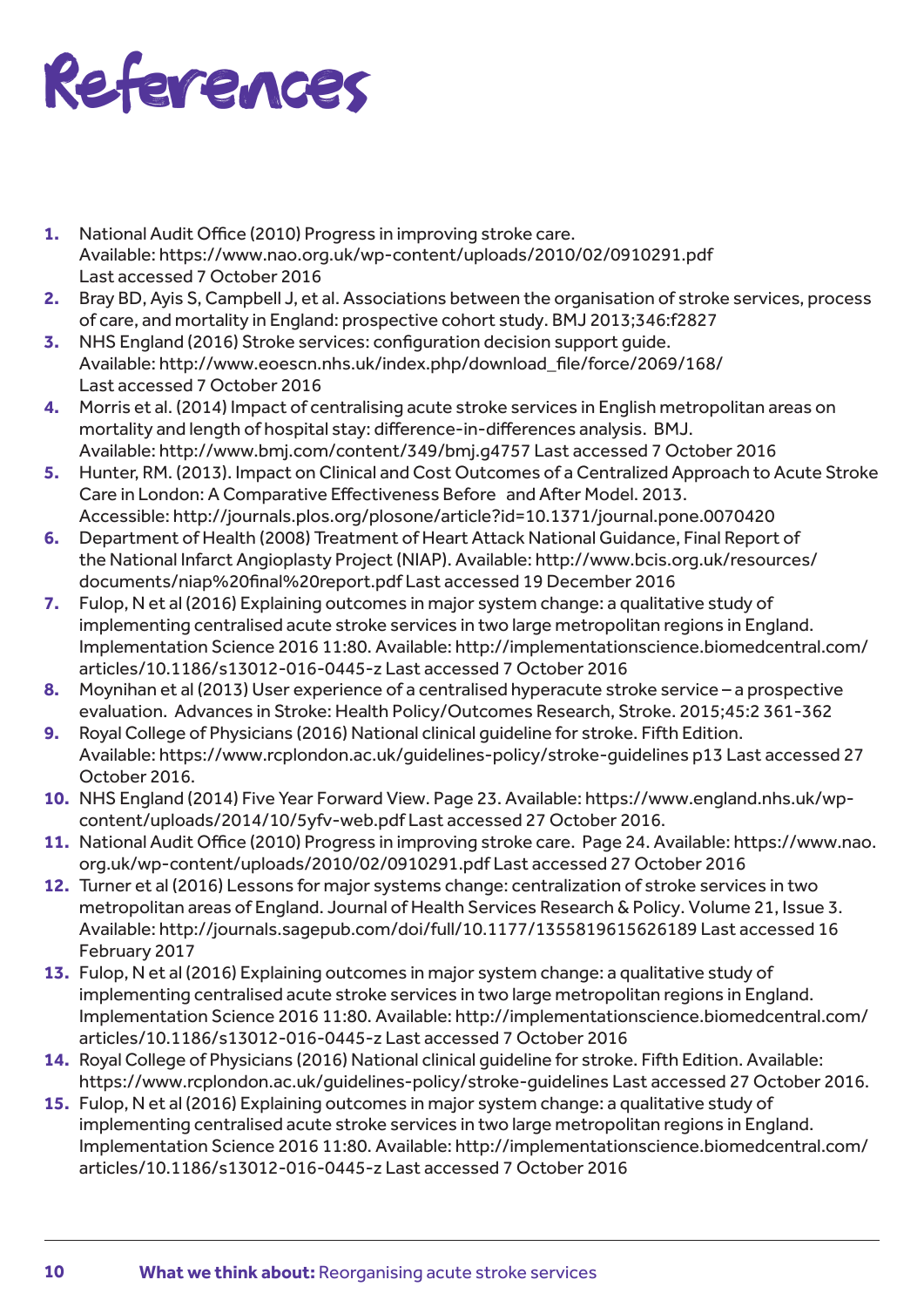- **16.** Ramsay, A et al (2015) Effects of centralizing acute stroke services on stroke care provision in two large metropolitan areas in England. Stroke 2015;46:2246-2251. Available: http://stroke.ahajournals. org/content/46/8/2244 Last accessed 16 February 2017
- **17.** Fulop, N et al (2016) Explaining outcomes in major system change: a qualitative study of implementing centralised acute stroke services in two large metropolitan regions in England. Implementation Science 2016 11:80. Available: http://implementationscience.biomedcentral.com/ articles/10.1186/s13012-016-0445-z Last accessed 7 October 2016
- **18.** RCP Sentinel Stroke National Audit Programme Acute Organisational Audit Report (November 2016), Available: https://www.strokeaudit.org/Documents/Results/National/2016/2016- AOANationalReport.aspx Last accessed 16 February 2017
- **19.** Morris et al. (2014) Impact of centralising acute stroke services in English metropolitan areas on mortality and length of hospital stay: difference-in-differences analysis. BMJ. Available: http://www.bmj.com/content/349/bmj.g4757 Last accessed 7 October 2016
- **20.** RCP Sentinel Stroke National Audit Programme Acute Organisational Audit Report (November 2016), Available: https://www.strokeaudit.org/Documents/Results/National/2016/2016- AOANationalReport.aspx Last accessed 16 February 2017
- **21.** The Scottish Government (2016) A National Clinical Strategy for Scotland. Available: http://www.gov.scot/Resource/0049/00494144.pdf Last accessed 2 December 2016